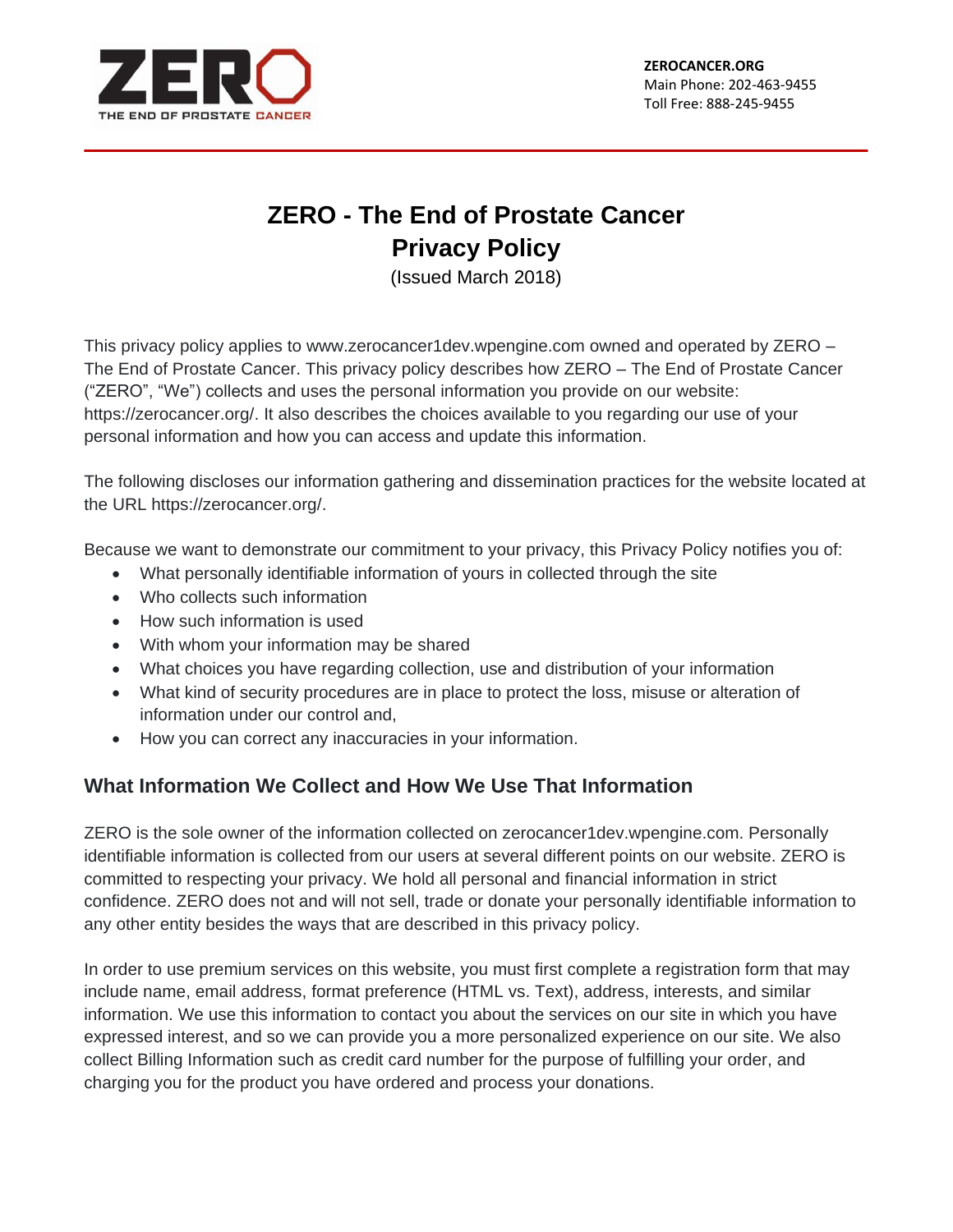You may also provide personal information about other people, such as their name and mailing address. This information is only used for the sole purpose of completing your request or for whatever reason it may have been provided.

All surveys are anonymous, unless you opt to share your identifying information. Even if you choose to reveal your personally identifiable information, it will not be shared with any outside organization or third party. On occasion, anonymous aggregated or demographic information may be shared with third parties.

All information, including sensitive information like credit card information, provided to ZERO is transmitted using SSL (Secure Socket Layer) encryption. SSL is a proven coding system that lets your browser automatically encrypt, or scramble, data before you send it to us. Unfortunately, however, no data transmission over the Internet is 100% secure. While we strive to protect your information, we cannot ensure or warrant the security of such information.

# **Access and Choice**

Upon request ZERO will provide you with information about whether we hold any of your personal information. If your personally identifiable information changes, or if you no longer desire our service, you may correct, update, amend, deactivate, ask to have it removed from a directory or testimonial on our site, or request no further communications from ZERO by emailing us or by contacting us by telephone or postal mail at the contact information listed below. We will respond to your request within a reasonable timeframe.

# **Data Retention**

We will retain personally identifiable information for as long as needed to provide you services. Please contact us if you wish to request that we no longer use personally identifiable information to provide you services. We will retain and use personally identifiable information as necessary to comply with legal obligations, resolve disputes, and enforce our agreements.

# **Third Party Service Providers**

We may provide your personal information to companies that provide services to help us with our business activities such as shipping your order or offering customer service. These companies are authorized to use your personal information only as necessary to provide these services to us.

# **Internet Service Provider**

Zerocancer.org is hosted by WPEngine, a service provider that houses data and keeps our software updated. Authorized employees of WPEngine may have limited access tracking technologies, solely to provide technical assistance to ZERO staff. WPEngine does not store or share your personally identifiable identifying information or have access to your financial information.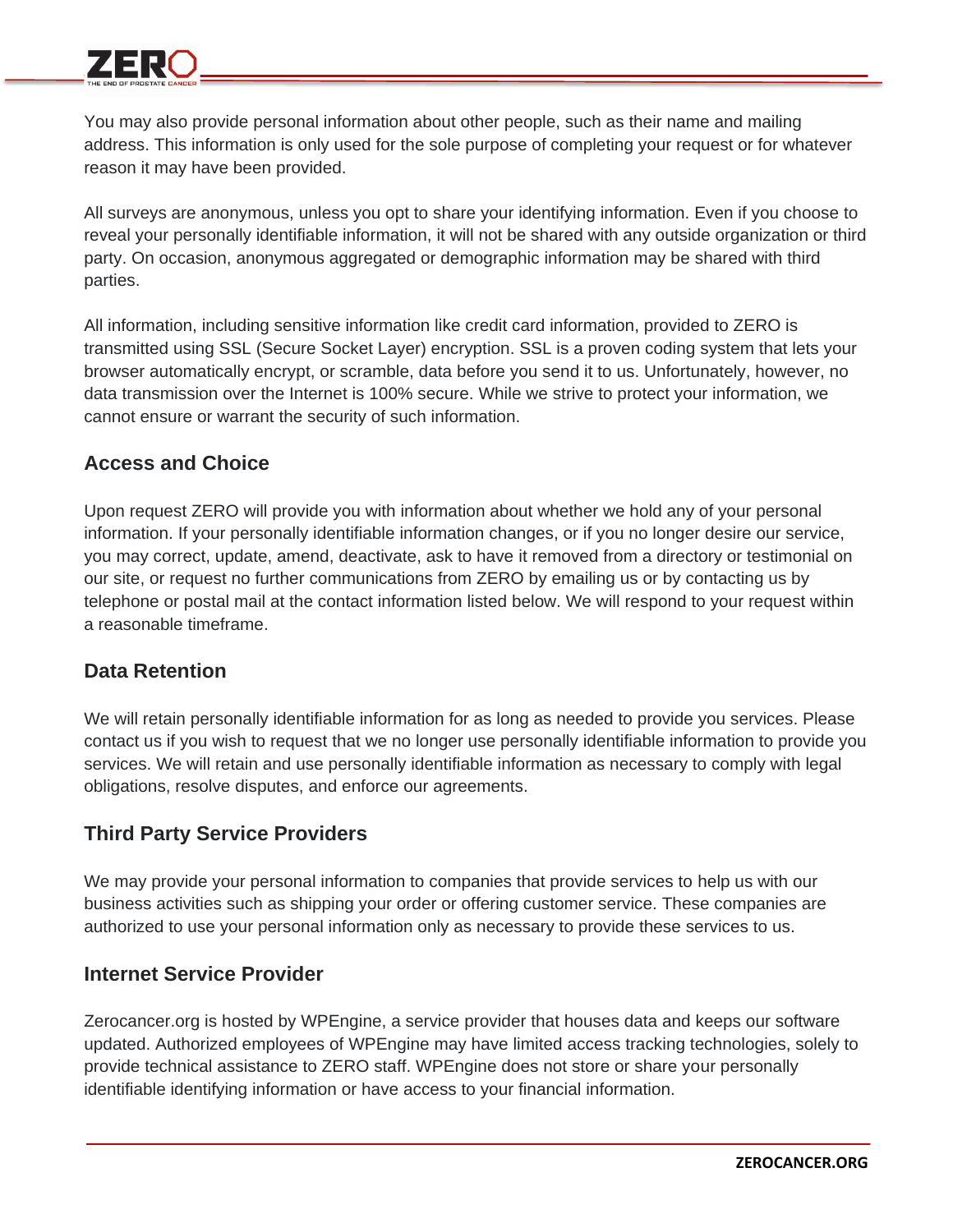# **Co-Branding**

Support.zerocancer1dev.wpengine.com and secure3.convio.net/zero/ are hosted by Blackbaud, a software, website hosting, and payment processing provider that controls the interactive features on our Web site. Blackbaud's software products – including Raiser's Edge, Team Raiser, and Convio Luminate Online – are used by many of the largest non-profit organizations in the world for fundraising, payment processing, and contact record management. Blackbaud's software securely stores your personally identifying information, provides legal compliance for email communications, and records user interactions across the website. The software records transactional information for payment processing, but does not store your credit card or payment information. You may opt-out of communication from ZERO and/or request that your contact record be deactivated at any time Authorized employees of Blackbaud may have access to your personally identifying information and financial transaction information, solely to provide technical assistance to ZERO staff as we use Blackbaud's software to manage our website, financial transactions, and user records. Blackbaud does not share your personally identifying information. ZERO's use of Blackbaud software is governed by the company's Acceptable Use Policy, Email Acceptable Use Policy, Payment Services Terms of Service, and HIPAA Requirements. Your financial transactions are kept secure through adherence to and regular auditing of PCI Compliance Standards.

# **Log Files**

As is true of most websites, we gather certain information automatically and store it in log files. This information may include Internet protocol (IP) addresses, browser type, Internet service provider (ISP), referring/exit pages, operating system, date/time stamp, and/or clickstream data. We collect an IP address from all visitors to our site. An IP address is a number that is automatically assigned to your computer when you use the Internet. We use IP addresses to help diagnose problems with our server, administer our site, analyze trends, track users' movement, gather broad demographic information for aggregate use in order for us to improve the site, and deliver customized, personalized content. IP addresses are not linked to personally identifiable information.

# **Tracking Technologies**

ZERO and its partners use cookies or similar technologies to analyze trends, administer the website, track users' movements around the website, and to gather demographic information about our user base as a whole. You can control the use of cookies at the individual browser level, but if you choose to disable cookies, it may limit your use of certain features or functions on our website or service.

We partner with a third party to manage our advertising on other sites. Our third-party partner may use technologies such as cookies to gather information about your activities on this website and other sites in order to provide you advertising based upon your browsing activities and interests. If you wish to not have this information used for the purpose of serving you interest-based ads, you may opt-out by clicking here (or if located in the European Union click here). Please note this does not opt you out of being served ads. You will continue to receive generic ads.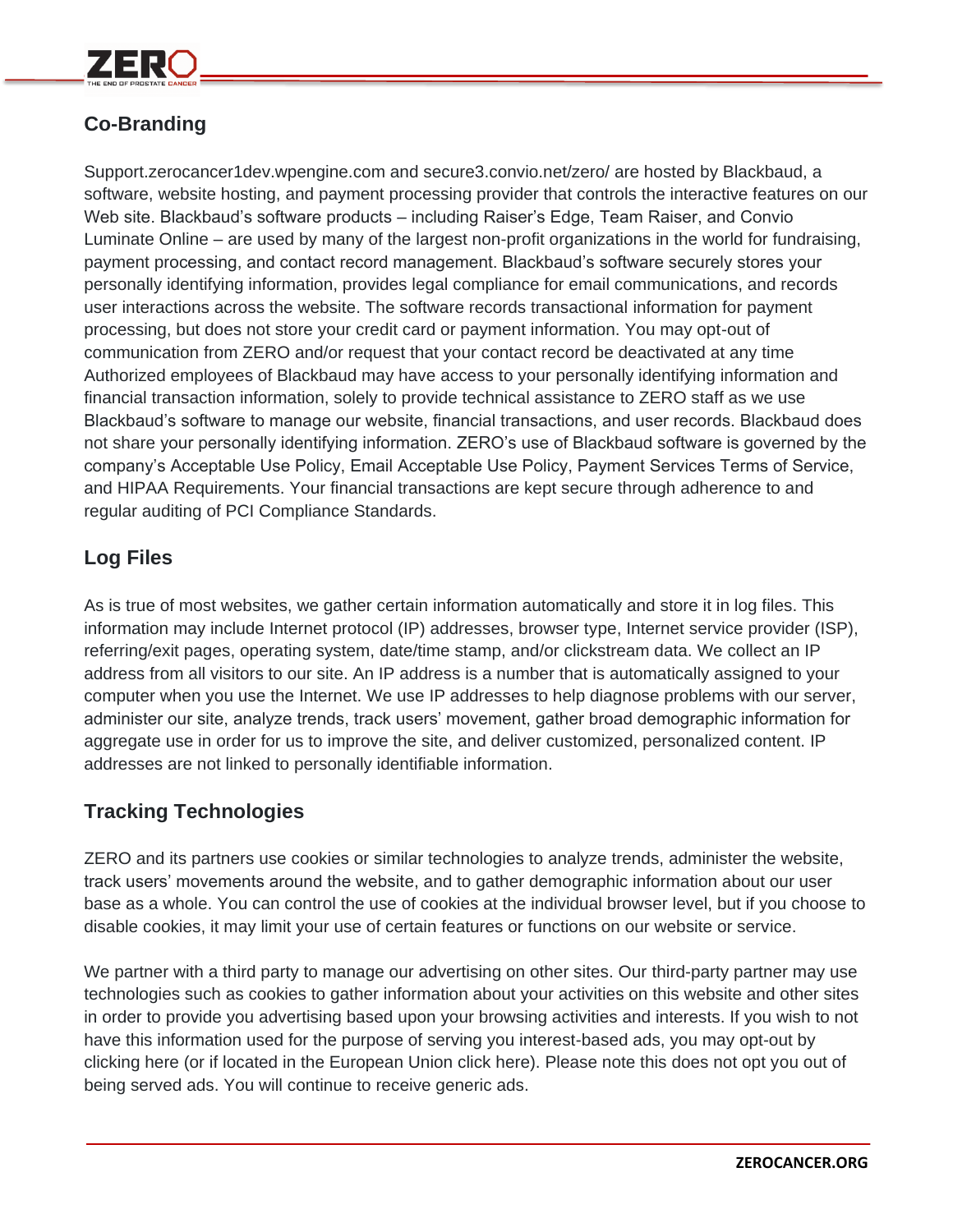# **Communications from ZERO**

All other email communications, such as newsletters and advocacy alerts, are sent only to those who have 'opted-in' to receive them.

### **Choice/Opt-out**

If you no longer wish to receive our newsletter and promotional communications, you may opt-out of receiving them by following the instructions included at the bottom of each newsletter, by visiting our home page and clicking on the "Unsubscribe" link, or by contacting us by email, telephone or postal mail at the contact information listed below. We will honor your unsubscribe submission within 30 days. Notification of Policy Changes

If we decide to change our privacy policy, we will post those changes to this privacy policy, the homepage, and other places we deem appropriate so that you are aware of what information we collect, how we use it, and under what circumstances, if any, we disclose it. We reserve the right to modify this privacy policy at any time, so please review it frequently. If we make material changes to this policy, we will notify you here, or by means of a notice on our homepage before the changes take effect.

### **Legal Disclosures**

In certain situations, ZERO may be required to disclose personal data in response to lawful requests by public authorities, including to meet national security or law enforcement requirements. We reserve the right to disclose your personally identifiable information as required by law, such as to comply with a subpoena, bankruptcy proceedings, or similar legal process and when we believe that disclosure is necessary to protect our rights and/or comply with a judicial proceeding, court order, or legal process served on our Web site. If we are involved in a merger, acquisition, or sale of all or a portion of its assets, you will be notified via email and/or a prominent notice on our Web site of any change in ownership or uses of your personal information, as well as any choices you may have regarding your personal information.

#### **Testimonials**

We display personal testimonials from members of our community on our site in addition to other endorsements. With your consent we may post your testimonial along with your name.

#### **Other Websites**

Our site contains links to other websites. Please note that when you click on one of these links, you are entering another website for which has no responsibility. We encourage you to read the privacy statements on all such sites as their policies may be different than ours.